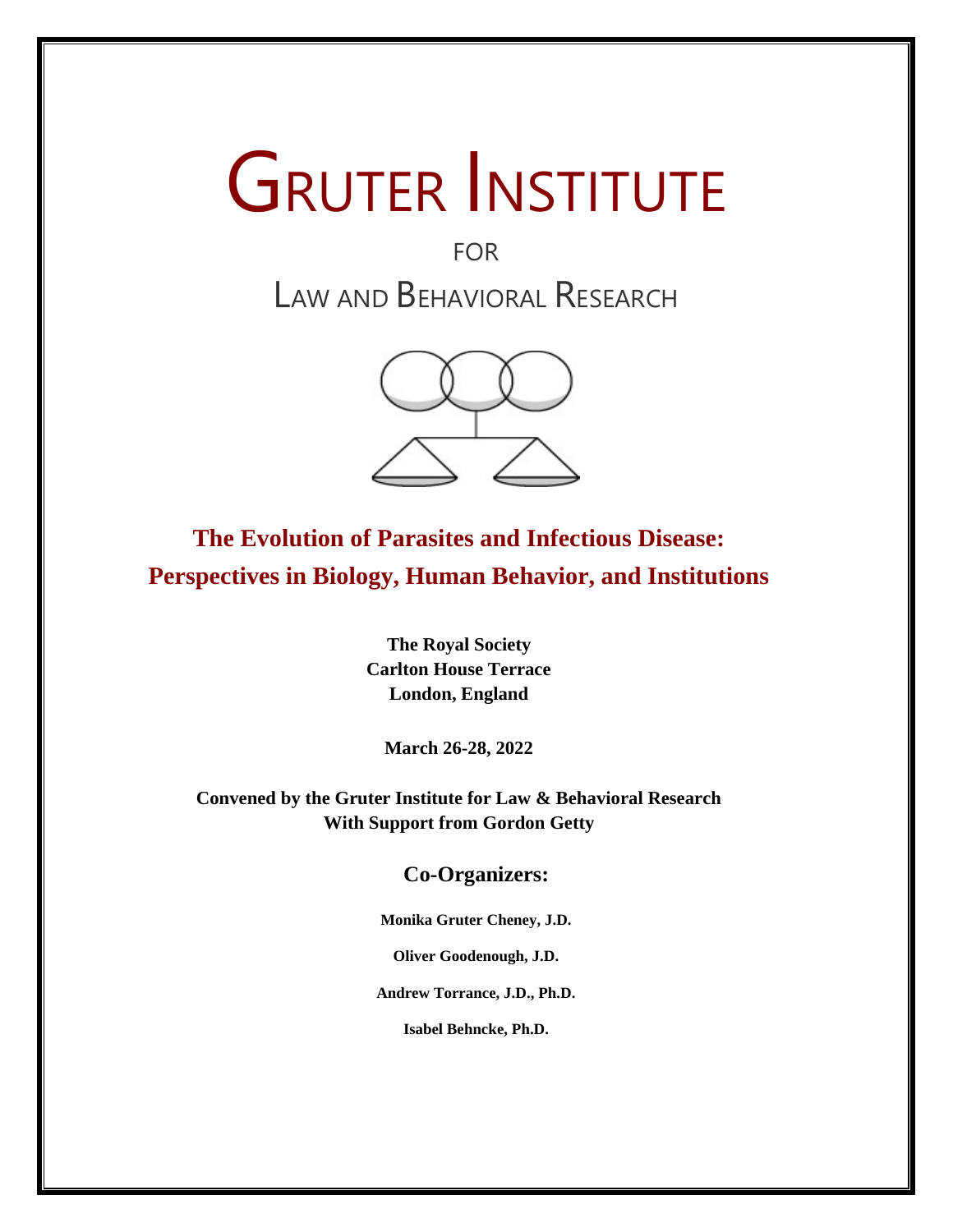# **Organizing Goals**

The COVID-19 pandemic underscores the paramount importance of understanding the evolution of pathogens and disease. We live in the age of space travel, driverless vehicles, heart transplants, and the world wide web. And yet, a microscopic viral pathogen - SARS-CoV-2 brought our global society to a virtual close during its initial months and more than two years later we still see significant disruptions in all aspects of society. From the insights of Charles Darwin to W.D. Hamilton and Marlene Zuk, to Paul Ewald and Holly Swain Ewald, evolutionary biology provides critical insight on how a pathogen such as SARS-CoV-2 could wreak such havoc. What do we know about the continuing evolution of SARS-CoV-2? And, given ongoing research on and technological capability for creating novel pathogens, including gain of function research, as illustrated in Matt Ridley's *Viral*, what are the key insights from evolutionary biology, virology, immunology and infectious disease to be highlighted for human society going forward? Finally, compounding the above complexity, with Paul Ewald and Holly Swain Ewald's critical work showing "persistent" infections giving rise to scores of chronic diseases, what are the additional implications for novel pathogens, whether arising through "natural" evolution or in a lab?

Just as important to human society in the face of future novel pathogens: what lessons from behavioral biology, scientific innovation, law and public policy, and economics, inform our responses to a pandemic? Nearly every domain of society and individual life was uprooted by this pandemic: individuals, families, and institutions all experienced "environmental change" of the largest scale imaginable. But humans also exerted their own "environmental change" back on the SARS-CoV-2 virus in the form of rich innovation, including innovation in the development of vaccines and therapeutics, and innovation in institutions. What can we learn about these human responses to such pathogens so that we may be better prepared for future pandemics?

We are fortunate to have a preeminent, interdisciplinary group of scientists, legal scholars, historians, economists, and other thinkers gathering together to participate in this discussion. In order to provide a useful arc to the symposium sessions and allow ample time for discussion, we have organized the two and one half-day symposium into sessions focused on the topics outlined below; these topics are meant to serve as a useful starting point, not a comprehensive pool of topics.

# **Symposium Format**

We have organized the two and one half symposium days into three broad session topics, as outlined below. We anticipate that individual talks will last approximately 20 minutes followed by five minutes of questions. In addition, we have slated additional time for general discussion at the end of each session. We have done our best to match participants with session topics, however, if you should prefer to speak in a different session, simply email Monika Cheney (mgc@gruter.org) to indicate your preference.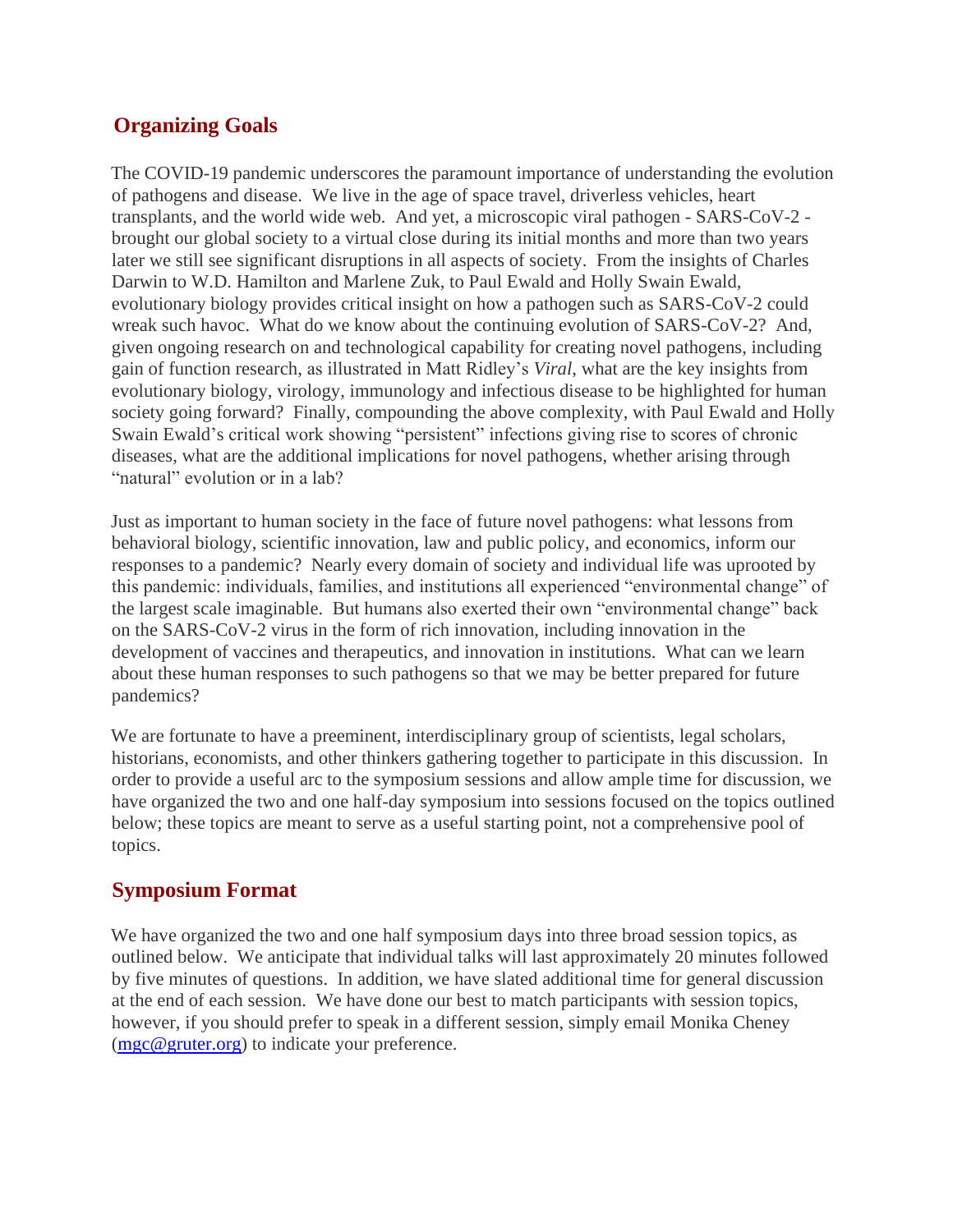# **Opening Dinner: March 25, 6:30 Stafford Hotel, The Wine Cellar**

**Day 1 March 26:**

**7:30 – 9:00 Breakfast available for Stafford Guests in the Game Bird restaurant**

**9:00 Introductions**

#### **Session I: Evolution of Parasites and Infectious Disease**

#### **Chair: Andrew Torrance**

**Parasites in Evolutionary Context** Eörs Szathmáry Ulf Dieckmann

**Infection and Persistent Infection and Human Disease** Holly Swain Ewald Paul Ewald

**Novel Pathogens in the 21st Century: From Zoonoses to Gain of Function/Lab Generated Pathogens** Matt Ridley

#### **12:30 - 2:30 Lunch (note we will have an extended time for lunch due to afternoon session continuing straight to dinner)**

Andrew Torrance Penny Riggs Mati Patel **General Discussion** Chair: Andrew Torrance

### **Session II: Evolution Across Different Networks and Time Scales**

#### **Chair: Isabel Behncke**

**Layered Complex Systems: Genetics, Immunology, Institutions and Innovation** Carlos Bustamonte Erol Akçay

# **6:00 Drinks Reception and Dinner: The Royal Society**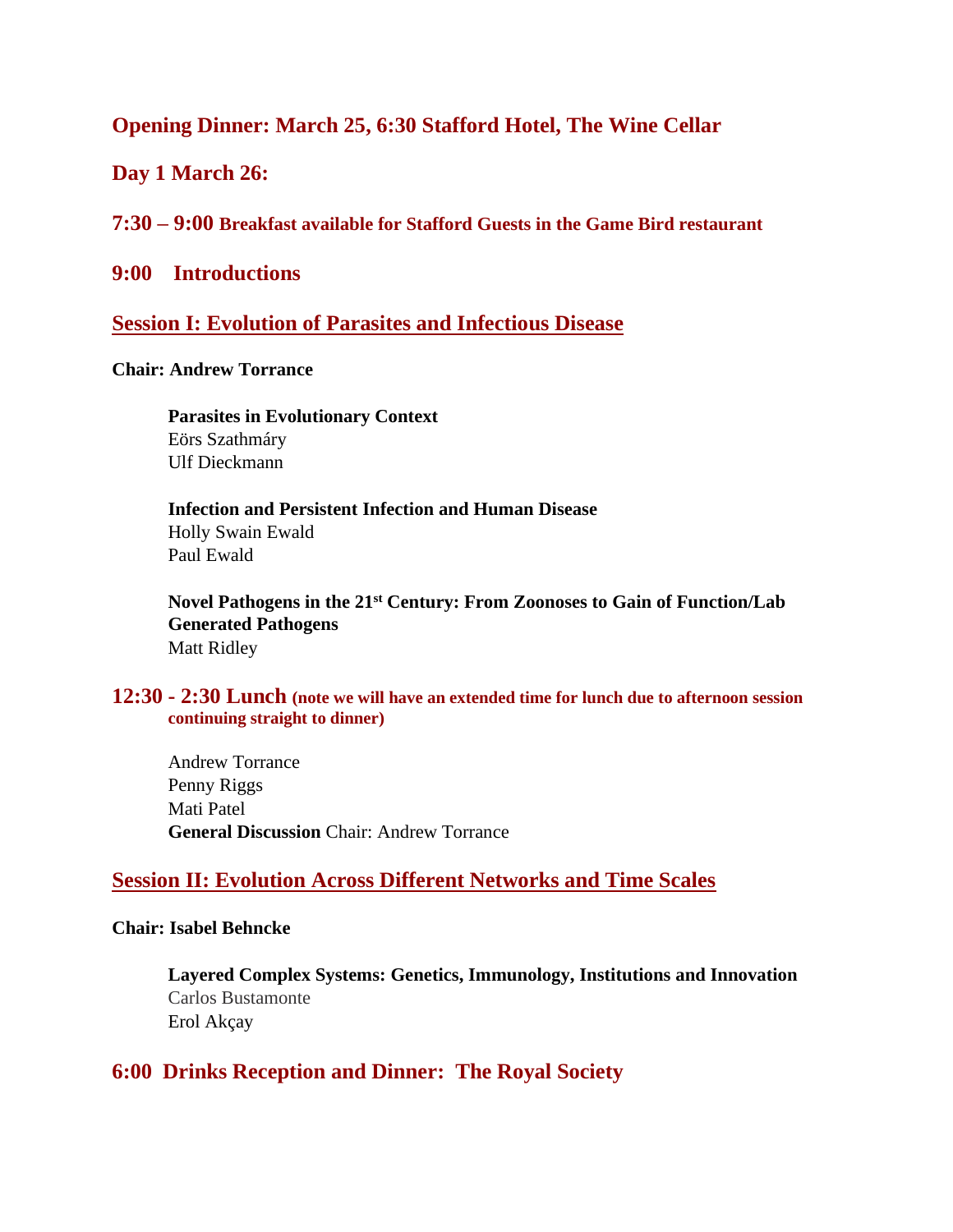#### **Day 2 March 27:**

#### **7:30 – 9:00 Breakfast available for Stafford Guests in the Game Bird restaurant**

# **9:00 Session II: Evolution Across Different Networks and Time Scales Cont'd**

#### **Chair: Isabel Behncke**

**Layered Complex Systems: Genetics, Immunology, Institutions and Innovation Cont'd**

Pete Richerson Bill Casebeer Julian Morris

**Panel Discussion** Monika Cheney and Bill Gurley

# **12:30 - 1:30 Lunch**

**Chair: Oliver Goodenough**

#### **Layered Complex Systems: Behavioral Responses**

Lydia Hopper Isabel Behncke Sarah Brosnan Debra Lieberman Rosalind Arden

**General Discussion** Chair: Oliver Goodenough

**Dinner: 7:00 Celebrating W. D. Hamilton's Book at the Natural History Museum**